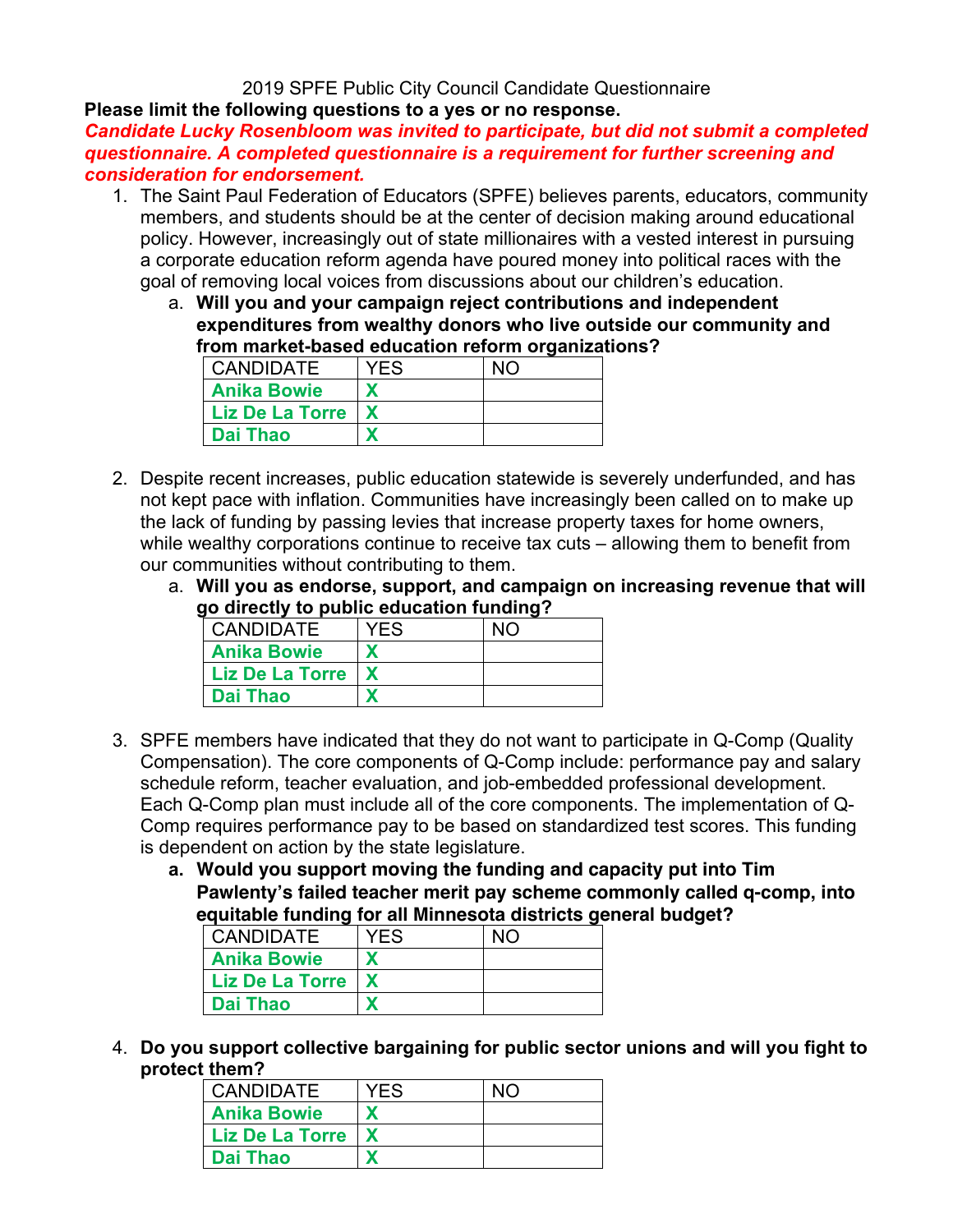# **Please limit your response to 150 words or fewer for each part of the questions below.**

1. What is the value of public education for you and for the city of Saint Paul?

**ANIKA BOWIE:** Public education is the great equalizer of our democracy. Everyone should have access to our public education system. It is vital that this system supports both teachers and the community. I support public education because it has added value to my life and opened doors for many opportunities. The City of Saint Paul needs a robust public education to continue raising the next generation of responsible residents. Public education gives access to everyone to be a part of a strong Saint Paul community that we all share space within.

**LIZ DE LA TORRE:** I am a proud graduate of Saint Paul Public Schools. Public education is where we can fulfill the promise of equal opportunity for everyone in our society — regardless of gender, race, socioeconomic status or background. By offering everyone a good, public education, we are helping to grow the next generation of community leaders, small business owners, artists, leaders, changemakers, and families who will keep Saint Paul strong for future generations. I would not be where I am today had it not been for the teachers and mentors I had at Harding High School.

**DAI THAO:** The value of public education is very important to me. I came to this country as a refugee elementary kid. It was due to the public education that my single mother believed in, and supported my siblings and I to succeed. That is why when I became the council member in 2013, I accomplished this for the city of St. Paul in partnership with SPPS: expanded the city's Right Track Program, increased funding for out of school programming in the libraries and parks, and supported initiatives such as improving the exterior of Central High School and safe routes to school.

- 2. An endorsement from SPFE is only given to candidates that show they are a champion for public education. We do not endorse in all races.
	- a. **What are your direct connections to SPPS, SPFE, and/or public education?**

**ANIKA BOWIE:** I am a proud product of Saint Paul Public Schools and currently continuing the vision of public education for all. I have worked for the district and advocated for SPFE to implement policies and practices to help teachers be better and for schools to have an environment that is supportive of our diverse students. The teachers of Saint Paul have invested in my community leadership and lived civic engagement experience. I will fight for our students to have even more opportunities for them to strive in education.

**LIZ DE LA TORRE:** As a SPPS graduate, and through my work as a sexual assault advocate within Saint Paul-Ramsey County Public Health, I have seen firsthand that we have more work to do to provide critical services to all students, especially students of color. The City has a key role to play, working with partners on the school board, the Saint Paul Federation of Educators, and the administration, to fight for policies that will better serve our students.

In high school, I had a mentor and confidant in my English teacher, Mr. Brandt that helped through the transition of living in a new state. He also listened to me and connected me to resources within the school to help me cope with the mental health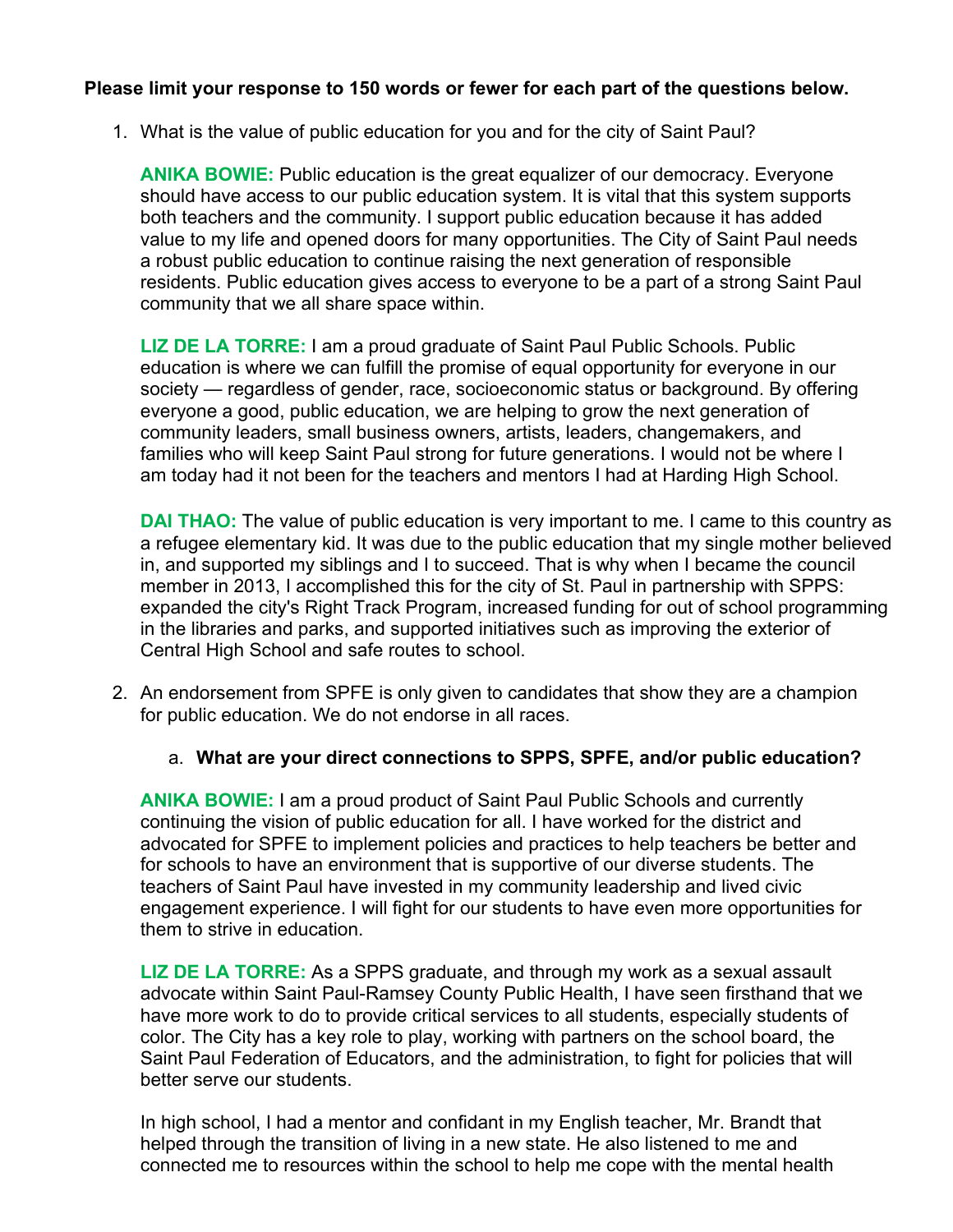issues and the difficult situation at home. Mr. Brandt understood that these issues inevitably affected my ability to learn and excel in the classroom. I had Mr. Brandt to encourage me and push me to go to college. I have no doubt this was the push I need to continue to pursue my dreams of a higher education and I know that Mr. Brandt continues to do the same for many other students.

**DAI THAO:** I have always believed in public education. My family members are teachers and public educators. My whole family benefited from public education in Minneapolis and St. Paul. My three children under age four are all going to public schools.

# b. **What is your definition of a "public education champion"?**

**ANIKA BOWIE:** My definition of a public education champion is someone who is victorious in consistently advocating for our students and educators. I coin myself a public education champion because of my 10 year experience in working collaboratively and compassionately on behalf of both teachers and students. It takes a team to become a champion and I am a team player for the good of our students and have been successful in working in with schools, government and community.

**LIZ DE LA TORRE:** SPPS is currently facing a funding crisis that City Council members must help solve. Being a "public education champion" means advocating for funding at the State Capitol and raising awareness about the importance of public education. As a public education champion on the Council, I would also advocate for more social worker positions – these are often the roles that most directly serve and support underprivileged students. I would fight for funding to ensure that schools are equipped to protect the rights of students under Title IX, to ensure everyone accesses the same education regardless of gender, race, or background.

**DAI THAO:** A public education champion shows up (investing in youth programs, all day pre-K) and puts kids at the center. They have the public accountability and proactively moves the interest and support for public education.

# c. **Why are you seeking an endorsement from SPFE?**

**ANIKA BOWIE:** I am seeking endorsement from SPFE because I am a result of strong schools and strong teachers working together for the betterment of public school students. As a passionate educator who values the power of education for all, I will continue to advocate for funding for our students education. A SPFE endorsement would be give me the support I need to champion education as my platform.

**LIZ DE LATORRE:** I believe earning the endorsement of SPFE would send a strong signal not only about my own candidacy, but about the importance of public education as an issue for the Saint Paul City Council. City Councilmembers have an opportunity to be more than a vote on a budget — we must elect public education champions up and down the ballot, to drive the public conversation on the need to support students and teachers in our public schools.

**DAI THAO:** I am honored and proud to have been endorsed by SPFE in the past. I believe SPFE's endorsement is important because the backbone of our education are our teachers, assistants and school staff. You share the same values of racial equity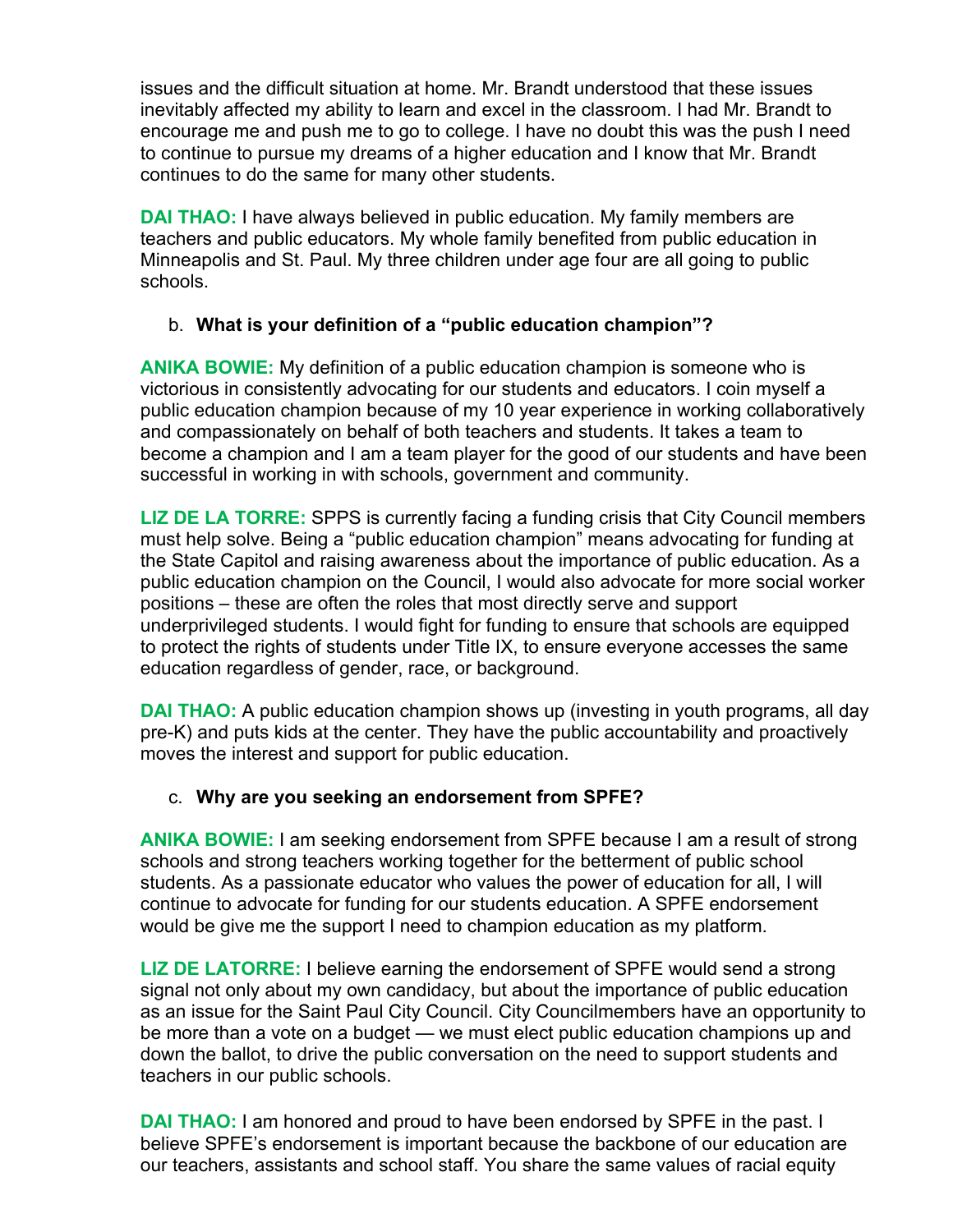and community as I do. I believe that public education is the path toward eliminating the racial disparities gap. *( Note: Dai Thao was endorsed by SPFE in 2013. No city council endorsements were made in 2015.)*

# d. **How do you envision working in partnership with SPFE? What does that look like when we disagree?**

**ANIKA BOWIE:** I envision SPFE and I having a working relationship that is consistent and informative to one another. This working relationship would involve one-on-ones and interviewing both parties on policy positions. My approach to growing out a working relationship involves an open-minded and common understanding of values. Conversations that will result in disagreements should be centered in the best interest of both our city and educators who advocate strongly for their students and communities. Disagreements should be met with further understanding and listening to one another on a consistent basis. Commitment to community within the education system is also part of my four point platform.

**LIZ DE LA TORRE:** I believe it is the role of elected officials to act as a conduit for the community. That means being able to bring the diverse perspectives of the community into the discussion and decision-making processes of city government. While individual elected officials may never agree completely with any organization, accessible leadership means the door will always be open for SPFE and the parents, teachers, and students they represent. I commit to be a transparent and ethical leader in all issues and work through the disagreements to find common ground.

**DAI THAO:** I hold the values of SPFE and would continue partnering with SPFE when we are making decisions impacting the school district, programs and services that impact with youth and St. Paul families. If we disagree on something, I will reach out to talk with the SPFE board and listen to their perspectives.

3. Over the past year, educators across the country have gone on strike. Just one year ago, SPFE narrowly avoided a strike by reaching a last-minute contract with the district.

# a. **What have you learned from the Red for Ed Movement?**

**ANIKA BOWIE:** The Red for Ed movement have taught me the power of statewide union organizing and standing up for students and educators. I learned that 1 out of 5 educators must take another to make ends meet. Educators shouldn't have to choose between enriching their students education experience and working another job to be in the community they teach. As a student that once aspired to be a teacher, I am included in the 71% of people who think teachers are not paid enough. The likelihood of children having a quality public education is based on the investment in educators and schools to be fully funded equitably.

**LIZ DE LA TORRE:** The Red for Ed Movement reinforced for me the importance of visibility to building solidarity — both within the education profession, and with the broader public. Recent strikes have made clear that there is broad public support for teacher pay, smaller class sizes, and better and more stable funding sources, but that this support only rises to the surface when we stand together and make our voices heard. The Red for Ed Movement has also helped to teach me that every individual —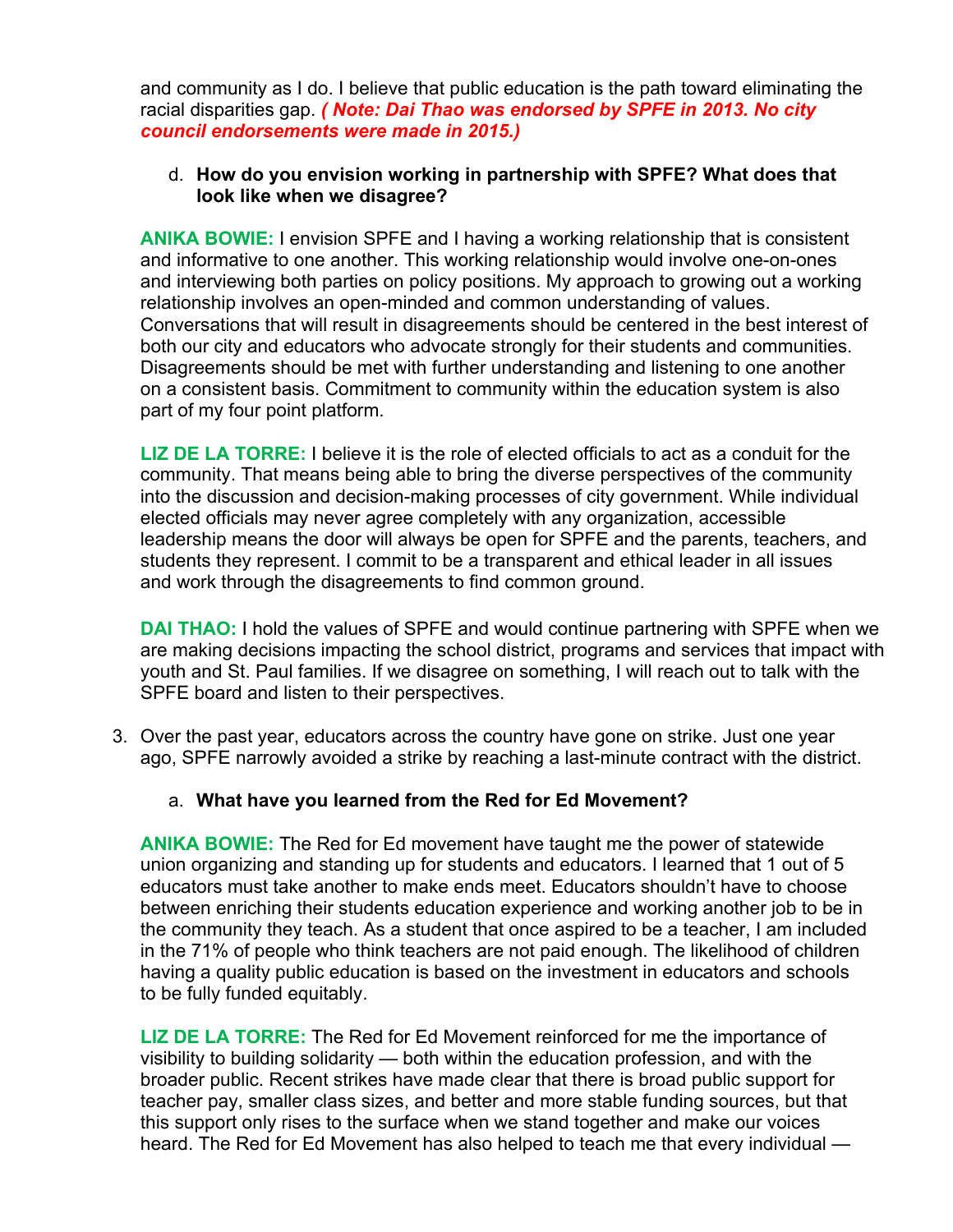including public officials — has a platform that they can use to advance the public discussion on issues that matter, like support for our students, teachers, and schools.

**DAI THAO:** We have not fully funded our schools so the Red for Ed Movement really brought to light the chronic issue of fully funding schools. It's to the point that our teachers have to pick up the signs to push our elected leaders to do the right thing. This is a crisis I care a lot about and if the teachers go on strike, I will be there next to you all because the kids deserve more.

b. **UTLA (United Teachers of Los Angeles) recently ended their strike. In addition to much-needed pay increases, the challenges facing their students are similar to the students of SPPS. How can you use your position to support educators, parents and students in addressing these concerns?**

**ANIKA BOWIE:** My position is based on a lived experience as a student in SPPS during several budget cuts and witnessing the lost of many teachers who invested so much into my educational experience. I remember the frustration of being crammed into large classrooms and seeing teachers struggle with the lack of resources to successfully complete a lesson plan. I come from parents who instilled values of respecting educators and learning from all my teachers. My parents also invested trust in the SPPS to give me the best experience and believed that the teachers will fight to see students strive. Actions like the UTLA are examples of teachers not being heard and supported by government. I will use my position to problem solve with the union and collaborate on ways that best serve the people of Saint Paul.

**LIZ DE LA TORRE:** UTLA showed that the public supports strong public schools and will support teachers when they stand up to fight for good schools. UTLA made clear that the public understands supporting teachers and supporting students are not oppositional — they are one and the same. The argument that we need to shortchange our kids for a corporatist instinct to hoard funds was defeated.

UTLA also earned an unprecedented level of support from local elected officials, including California's congressional delegation, local legislators, and City Councilmembers, which put pressure on the district and helped turn the tide in negotiations. Public officials too often claim they "do not have jurisdiction" over education. UTLA demonstrated that public leaders can do a great deal to support public schools. It's time for elected officials to stand up and publicly declare their support for real solutions and a reimagining of what it means to support our public schools.

**DAI THAO:** As council member, I've used my position to meet with stakeholders and diverse communities about what we need for kids, which included having having hard conversations with families about the school levy and property taxes.

4. Saint Paul Public Schools (SPPS) has a diverse student population, with over 75% of students identifying as People of Color. Parents and educators agree that in order for students to be successful, we must have culturally competent curricula and educators that reflect the diversity of our city. At the same time, data shows that our city and our schools are becoming more segregated.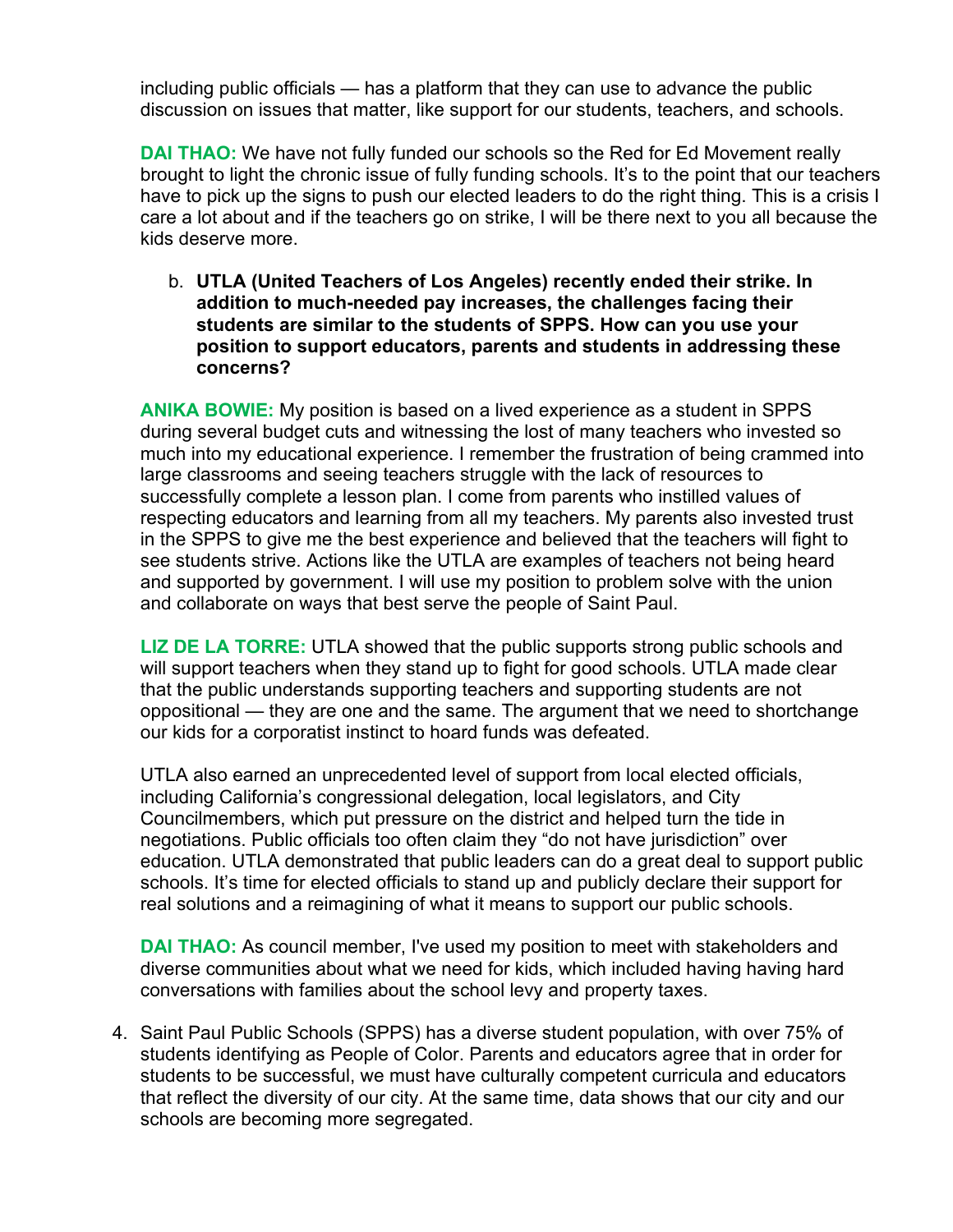# a. **Segregation and poverty are harmful to all of us, especially our students and their families. How will you work to integrate our city and our schools?**

**ANIKA BOWIE:** At an early age, I have shared my personal narrative of being a student from a very segregated and low-income community in front of school board meetings and city council hearings. I understand that integration takes resources to bridge diverse student to our public education. I will work with the school board to support the allocation of resources to properly to fill in the gaps for diverse students to get equal access to public education. The funding of the school bus system plays a big factor in integrating students from different parts of the city into different schools. Our most vulnerable students depend on public schools to provide transportation, free or reduced lunch, afternoon activities, support specialists, and much more to have a fair chance to a quality education.

**LIZ DE LA TORRE:** One of the most important issues we need to address to reduce segregation and better integrate our schools is housing availability. Right now, the availability of housing that a family can afford determines which neighborhood they live in, and which school their children can most easily attend. If we want our schools to reflect our city as a whole, we need to invest more in making housing affordable and available. Not only does this ensure that students of color receive the same excellent educations as their white counterparts, it helps reduce concentrations of poverty and builds a stronger city.

I also support SPFE's work to develop and implement culturally competent and inclusive school programming to break down barriers in our classrooms and make clear we are working to ensure inclusion — and integration — from top to bottom at SPPS.

**DAI THAO:** I am already working on this in Ward 1 as the council member. I have created initiatives to bring together all the diverse racial and ethnic communities together for projects or initiatives.

5. Research shows the importance of stimulation starting at birth. We know students are more successful in school when they have access to high-quality early childhood education. All students should have access to these programs, whether through our public school systems or accredited independent providers.

#### a. **How will you partner with SPFE to ensure all families have access to quality Pre-K and early learning programs in our city?**

**ANIKA BOWIE:** The beauty of the City of Saint Paul is the current ecosystem of community educators and parents who are advocates for their children. I am honored to have grown out of this community of parents and educators who put early learning programs first. My great grandmother built a 25 year legacy as a teacher for Ramsey County's Community Action Program. She raised half of the community of Rondo and made sure her children where avid students who understood the value in public education.

I also am a strong supporter of wrap around programs that support strong schools and the Saint Paul Promise Neighborhood initiative that bridges community providers with our public education system. One of my advantage as an candidate is my vast experience with educators and non-profit organizations working in partnership to close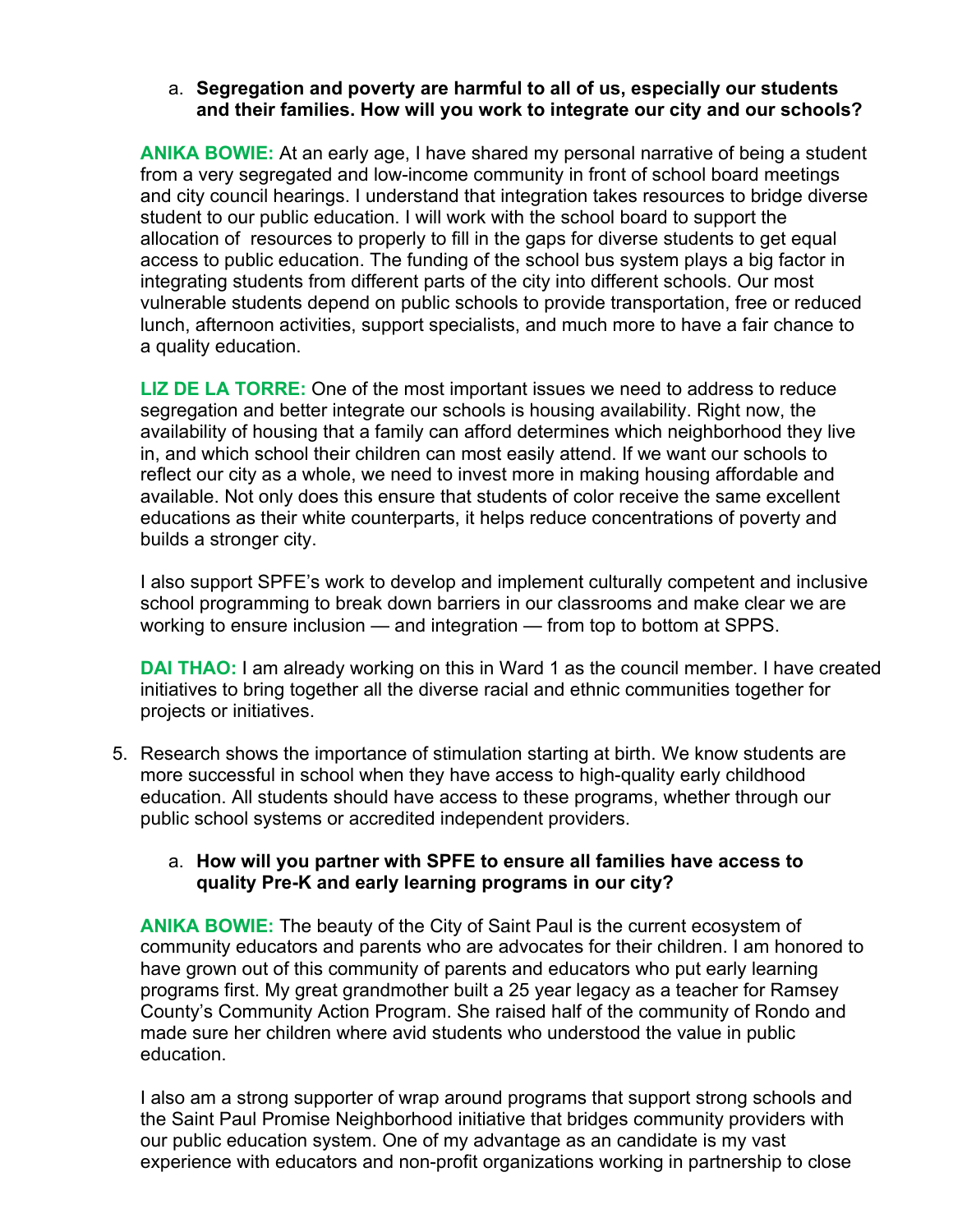the achievement gap and opportunity gap. I plan to be present in future working groups to support solutions for students to have access to quality Pre-K and early learning programs.

**LIZ DE LA TORRE:** We know that some of the most critical development occurs in children before they reach age 5. Some children already have good access to early childhood learning, but too many — especially children from historically underprivileged communities — are entering Kindergarten a step behind. There is no better investment we can make at the city level than ensuring all children get the start they need to succeed.

I will partner with SPFE, and other partners and advocates, to push for Pre-K and early childhood funding at the State Capitol. I will work with the city and state to ensure existing funding streams are being put to the best use to help the most students access the programs they need to succeed. And I will work with the school board and SPFE to ensure all new funding at the city level reflects our priority of investing in young children.

**DAI THAO:** As a father of three children under age 4, I truly believe that quality Pre-K and early learning programs are so important and needs to be accessible for all families. I will make sure the city continues to work with SPFE on these early childhood initiatives. In my role on the St. Paul Promise Neighborhood's board, I will make sure to connect programs together and promote these to everyone.

b. **New research shows that many Minnesotans live in childcare deserts, without adequate access to childcare options for their children. How will you use your role to provide additional options early learning options for parents?**

**ANIKA BOWIE:** I understand the first hand challenges guardians face while seeking adequate access to childcare and early learning options. Childcare is expensive for the everyday person and forces parents to choose between early learning and covering basic needs. Access to early childhood is an advantage that all students should have. I see early education as a right and an opportunity of equity that our current Governor Tim Walz has rallied for. I see resources allocated by both the city and state to invest in early childhood for all.

I also will support organizations/agencies that provide early education and childcare for parents. I was a recipient of child care and early education and seek to continue opportunities of equity for parents that need it the most.

**LIZ DE LA TORRE:** Child care providers are trapped between high costs and low wages that, too often, keep both providers and the families they serve in poverty. Many of the centers that once served our neediest populations — like rec centers — have closed in recent years. Meanwhile, we continue to ask more and more of our providers — increasing their costs and the barriers to entry — as we work to ensure the quality and consistency we know will serve children best.

We need to work with the child care community as we develop new policies and funding, to ensure we avoid putting good providers out of business. We also must work with existing family resource centers — like those at Jackson and Maxfield Elementary Schools, through the Saint Paul Promise Neighborhood — to help families access the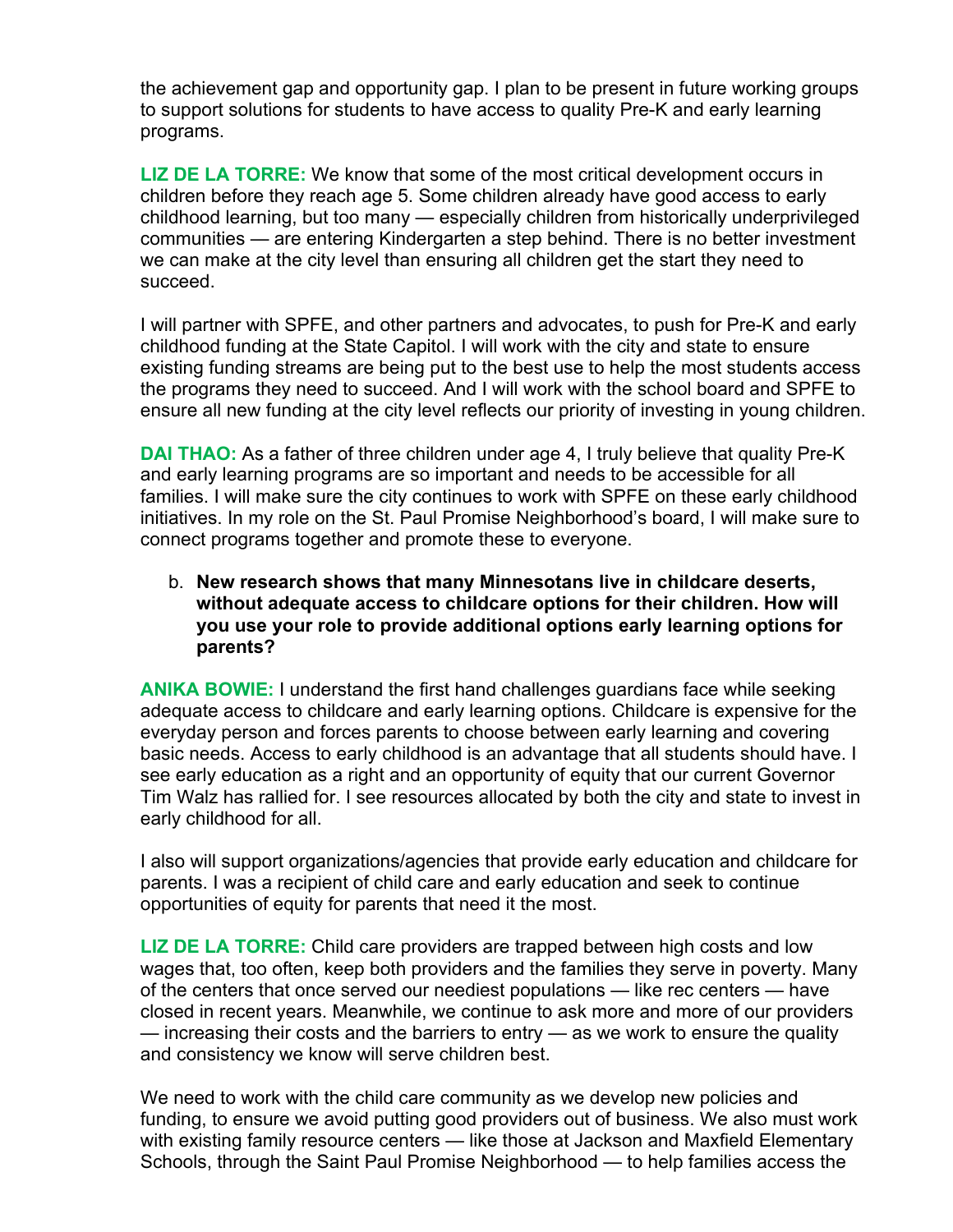public supports they need when child care deserts leave them searching for high-quality care for their children.

**DAI THAO:** As a father with young children, I believe quality childcare is so important and have continued supporting the St. Paul "Citywide 3k."

6. The current federal Secretary of Education is well-known for her support of "disrupting" public education through "school choice" in the form of online learning, charter schools, and vouchers.

# a. **What is your understanding of how education reform policies impact public education?**

**ANIKA BOWIE:** I am knowledgeable about the real impacts of education reform and how good reform involves all parties including teachers, administration, students, and community. I was present during the schools Racial Equity policy implementation as well as the mainstreaming of students into the classrooms. I was involved in facilitating focus groups to listen to teachers, students and communities experience with policy change. I understand that good education reform must be rooted in solving issues and have buy in on both parties. Good policy must protect teachers as well as protect students. There are pros and cons in all education reform that will have economical, social, and systematic impacts on everyone.

**LIZ DE LA TORRE:** So-called "education reform policies" are designed to devalue public education and weaken our ability to deliver the education outcomes. These policies divert funding and public support from public schools on the premise that "school choice" can provide better learning options for students. They also introduce a fundamentally corporate perspective into schools: i.e., the most important outcome is that children are prepared to enter the workforce, not to live full and rich lives.

Anti-public-school advocates prove themselves right when they deprive our schools and teachers of the resources they need to succeed. Students — particularly students of color, and others who cannot pay the high price of privatized education — pay the price.

As a City Councilmember, I will be a champion for public education in our city, by lifting up the incredible work our public educators do, and by calling out the negative effects of the ill-advised "reform" proposals we can expect to continue years to come. I will be a strong partner with SPFE, and with state and federal officials, to amplify this call at every level.

**DAI THAO:** I understand policies such school choice diverts funding from public schools and only puts it in the hands of those with access. These are racist policies that allow segregation to persist our communities.

# b. **What is your understanding of how charter schools differ from local public schools?**

**ANIKA BOWIE:** I have worked in local public schools in several school districts in Minnesota and California and understand the state statutes that regulate the standards of school districts. The difference between Minnesota Charter schools and public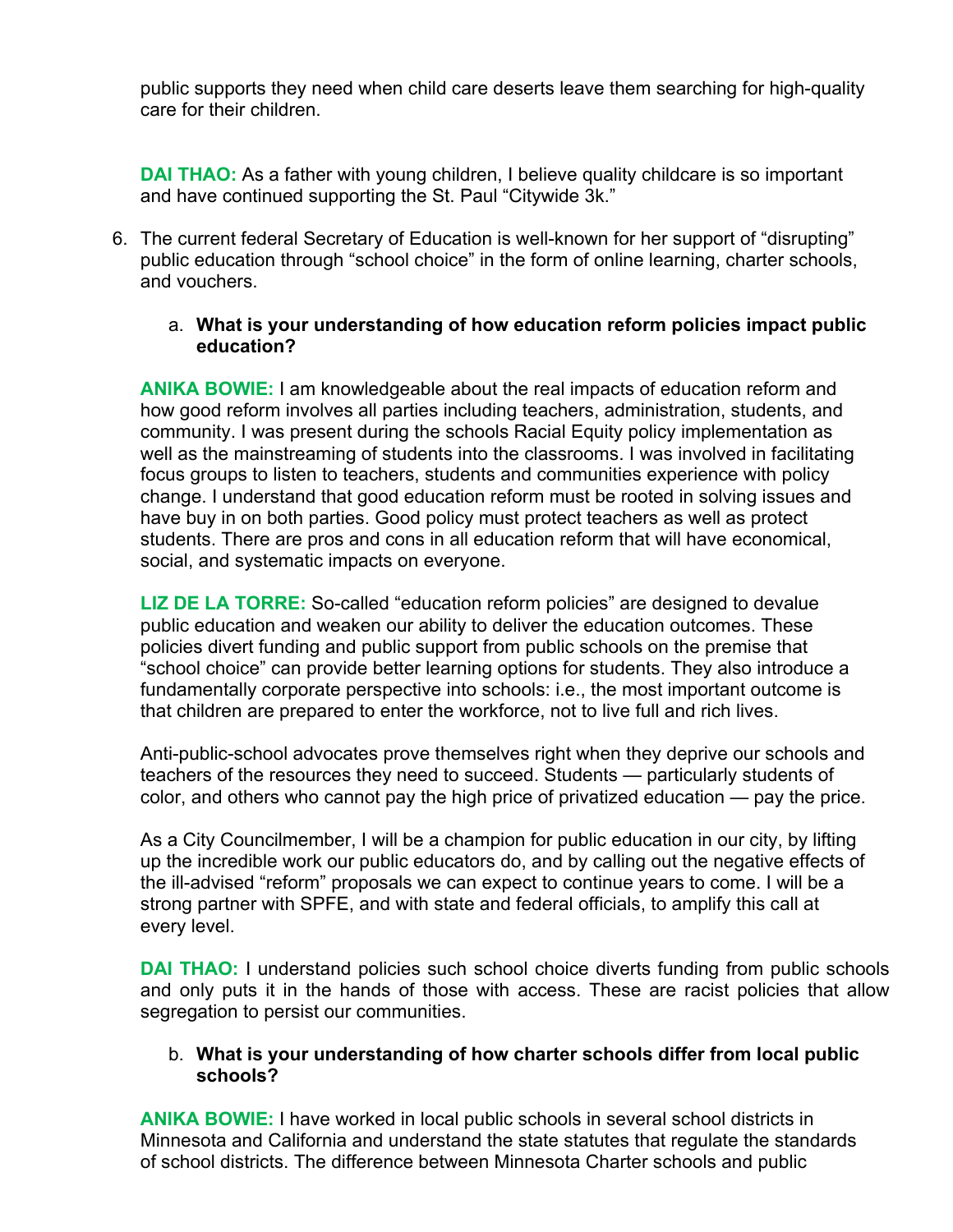schools is multi-layered and complex depending on what type of charter school. From my own understanding, charter schools function as independent organizations that create their own mission and guidelines and the students/teachers are evaluated based on their own standards of success. Our local public schools are part of a governing body that oversees the performance of the students based on Minnesota standards and have more regulations to holding administration and employees accountable. Public schools function in the same way as a governing administration while charter schools function as an independent organization.

**LIZ DE LA TORRE:** From my work as a Public Health Advocate with Ramsey County, I have seen the dramatic failure of charter schools to ensure competent training and accountability on the issue of sexual violence. This in not an isolated issue, or one that can be separated from education. If we are committed to ensuring a good education for all students, we need to address all issues that might affect a student's ability to learn, including the trauma some students already experience. We must also acknowledge that abuse can happen anywhere and take all possible steps to prevent it. When charter schools fail to meet even basic standards of training and accountability for sexual violence, one can imagine where else they may fall short. We know we have more work to do in our public schools to ensure excellent education for all students — but we have the accountability and transparency in place to know the work we need to do.

**DAI THAO:** Charter schools are not bound to the same standardized tests that are required of public schools and lack of oversight on their board who are not accountable to the public.

c. **Will you support a moratorium on new charter schools and charter school expansions so that a comprehensive study can be done on the impact of charters schools in our communities (including segregation, tax base, land use, and neighborhood impact)? Who would you partner with for this study? Who would you include as stakeholders?**

**ANIKA BOWIE:** I would need more information on the impacts of charter schools in Saint Paul and would include public schools teachers, parents of public students, and public school administration on the discussion of the state of public education and the impact of new charter schools. I will use my role to stand for quality education and against segregation and extraction of resources. I acknowledge that the stakeholders are educators from the community and plan to involve the champions of public education to further educate me on this issue.

**LIZ DE LA TORRE:** I would absolutely support this moratorium while a comprehensive study is done on the impact of charters schools in our communities, and I would be willing to carry this bill in the City Council. In doing so, it will be extremely important to include among partners and stakeholders the operators and families of culturallyspecific charter institutions, such as those that serve Saint Paul's Hmong and Somali communities. While evidence has shown charter schools can increase segregation, we must be sure to include the voices of new Americans and communities of color who have used charter schools to hold space in a society which we know is not always welcoming to all. With careful and intentional outreach, I am confident we can make this moratorium a reality.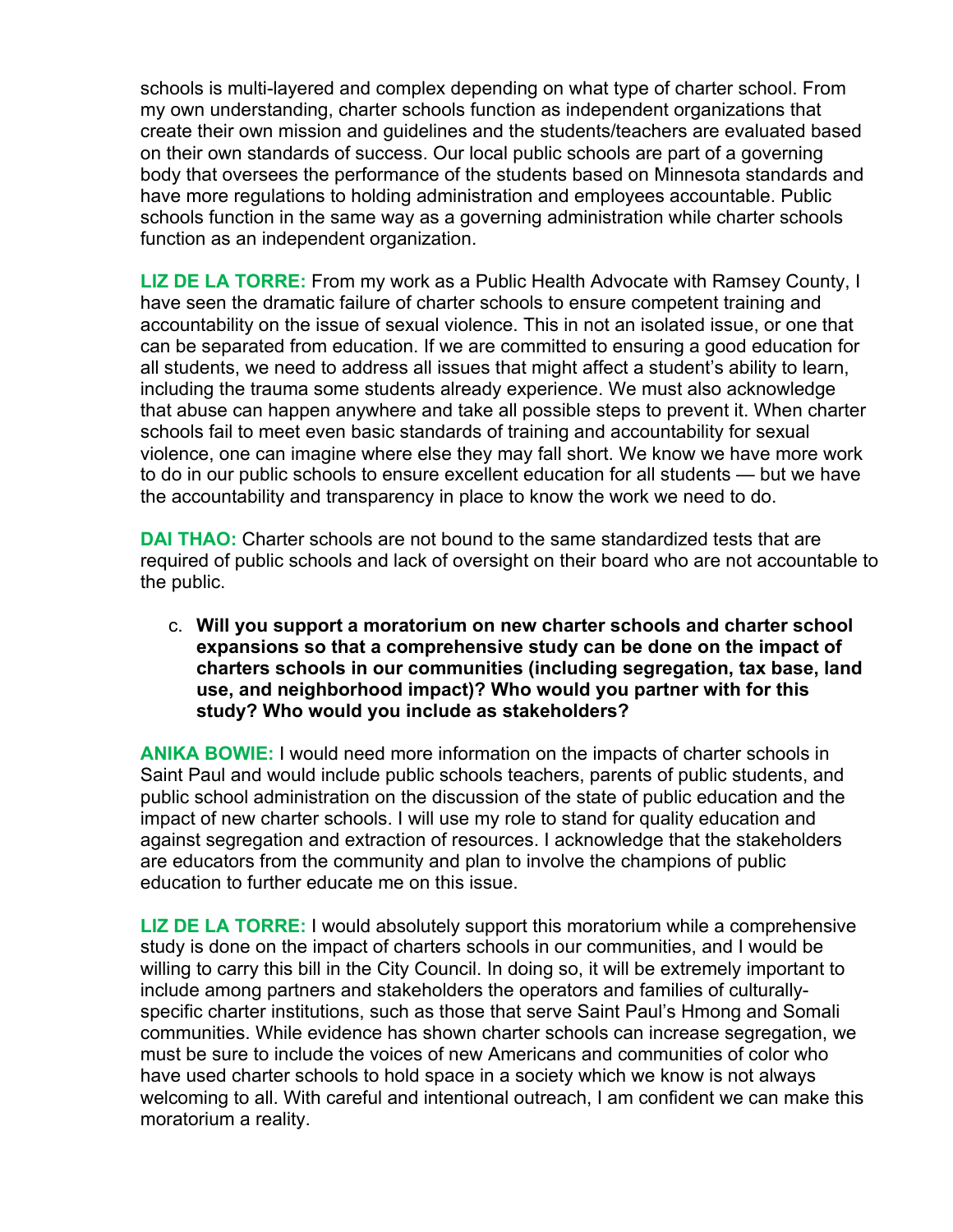**DAI THAO:** Yes, I support a moratorium and will partner with all stakeholders, and specifically SPFE, and SPPS district.

7. SPPS and the City of Saint Paul presently do business with institutions that engage in practices that destabilize our community through predatory lending practices, investing in private prisons, and corporate tax avoidance. These practices have led to economic injustice and racial discrimination in our city.

# a. **How will you use your role to make sure that the largest corporations in Saint Paul pay their fair share?**

**ANIKA BOWIE:** I will use my role to create public space to educate the city on the history of community destabilization and work in partnership with governmental partners to study the data of corporations impact on our residents. I will leverage my relationships with state and judicial government to address issues of racial discrimination and economic injustice in our city.

I am experienced in advocating for corporations to restore credibility and community trust by resourcing initiatives to decrease harm in the community. For example, I was recently contracted as an ambassador for financial literacy education in low-income areas that have suffered economic injustices from corporate banks. Ours discussions centered on finding pathways to financial empowerment. I envision my role as a city council member to create opportunities for community-led projects to equip the community with the tools to best support them in our public educational system.

**LIZ DE LA TORRE:** As a City Councilmember, I'll limit public subsidies and fight to ensure corporations pay their fair share. The things that will truly make St Paul attractive to businesses are the same things we prioritize in making St. Paul a great place for families — like good public schools and services. These things cost money, which is why St. Paul families pay property taxes, fees, and other revenue sources for local government. Wealthy corporations should at least pay as much toward building a strong city as families do.

In looking at the city budget, I will also carefully consider any proposals for new revenue to ensure that additionally needed funds are coming from those with the greatest ability to pay, including our largest corporations, and not from the most vulnerable in our city.

**DAI THAO:** I led and supported earned sick and safe time and \$15 minimum wage so that families working for large corporations will have a chance to earn a living wage and take care of their families without fear of retaliation or losing their jobs. I will continue to use my role to lead and leverage opportunities for corporations to hire locally, invest in our communities directly, and ban the box.

b. **Predatory lending practices increase foreclosure rates, destabilizing families. Will you join with SPFE in calling on banks to refrain from foreclosing on homes of school age students during the school year? What steps will you take to separate the city of Saint Paul from institutions that participate in predatory lending?**

**ANIKA BOWIE:** Many people in my community, including my students, share troubling stories of foreclosures and are left feeling hopeless and suffering in crisis. As a SPPS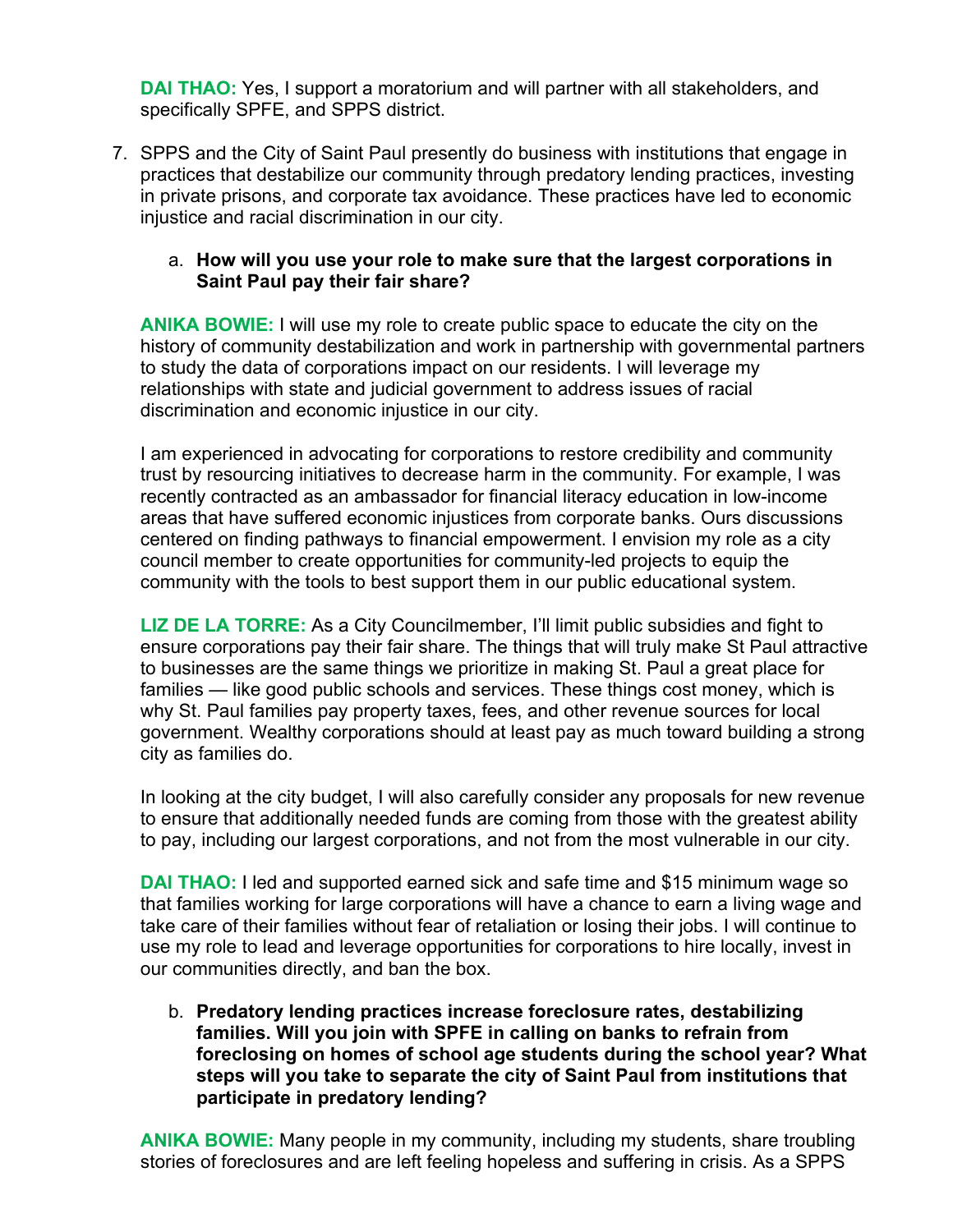student who experienced homelessness, I stand in solidarity with SPFE to call on banks to refrain from foreclosing and predatory lending practices that displace students from their homes and schools. I will prioritize this issue by testifying in support of the separation of the city's participation in predatory lending. I believe the city of saint paul should always be an advocate for all of the people of Saint paul who participate in our local public schools**.**

**LIZ DE LA TORRE:** Predatory lending targets families and communities who are often already struggling to get by. As a City Councilmember, I will work with SPFE to do everything possible to oppose these practices, especially when they target families with school age children. Additionally, St. Paul must stop doing business with institutions who engage in predatory lending against our families and communities. The City of St. Paul can shift our business to local banks, ensuring the institutions that serve our city have a stake in the communities they serve. The City should also look into options to offer short-term lending products that would provide responsible alternatives to pawn shops and payday lenders.

**DAI THAO:** As a homeowner who had gone through a foreclosure eight years ago due to predatory lending, this is an important issue to me. I will definitely join SPFE on calling on banks to refrain from foreclosing on homes of students. I have led on responsible banking to hold our banking partners from such practices and have successfully partnered with them to gift foreclosed homes to local land bank partners.

### c. **Will you commit to working with SPFE to seek the revenue we need to have racially equitable schools? What does this look like to you?**

**ANIKA BOWIE:** I voted "Yes" for Saint Paul kids and will continue to vote yes for Saint Paul kids. Ward 1 is one of the most racially and economically diverse areas in Saint Paul and the schools in this ward are a representation of this great diversity. Our ward has the assets to fund strong racially equitable schools and it is the responsibility of the city council, school board, and county to reflect our values in our city budget. This looks like doing the hard work to assess the current state of revenue for our schools and be innovative in creating solutions to the continuation of racially equitable schools.

**LIZ DE LA TORRE:** Yes — SPFE has led the way on developing best practices for racial equity in education, and our schools must have the funds they need to implement these policies. As a City Councilmember, I will ensure that any new funding for SPPS reflects our prioritization of equitable schools for all our students. I will also partner with state and congressional delegates to advocate at the State Capitol, and the federal level, for increased funding for racial equity in our schools. I also believe it is the role of every public official, at every level, to drive the discussion on the issues that matter — I will ensure that all conversations about SPPS are discussions of racial equity in our schools. Anything less would mean a failure to prioritize excellent education for all our students. I look forward to working with SPFE in these efforts.

**DAI THAO:** Yes; this means engaging in the community and stakeholders with hard conversations to make the case for increasing funding such as I've done for the recent referendum**.**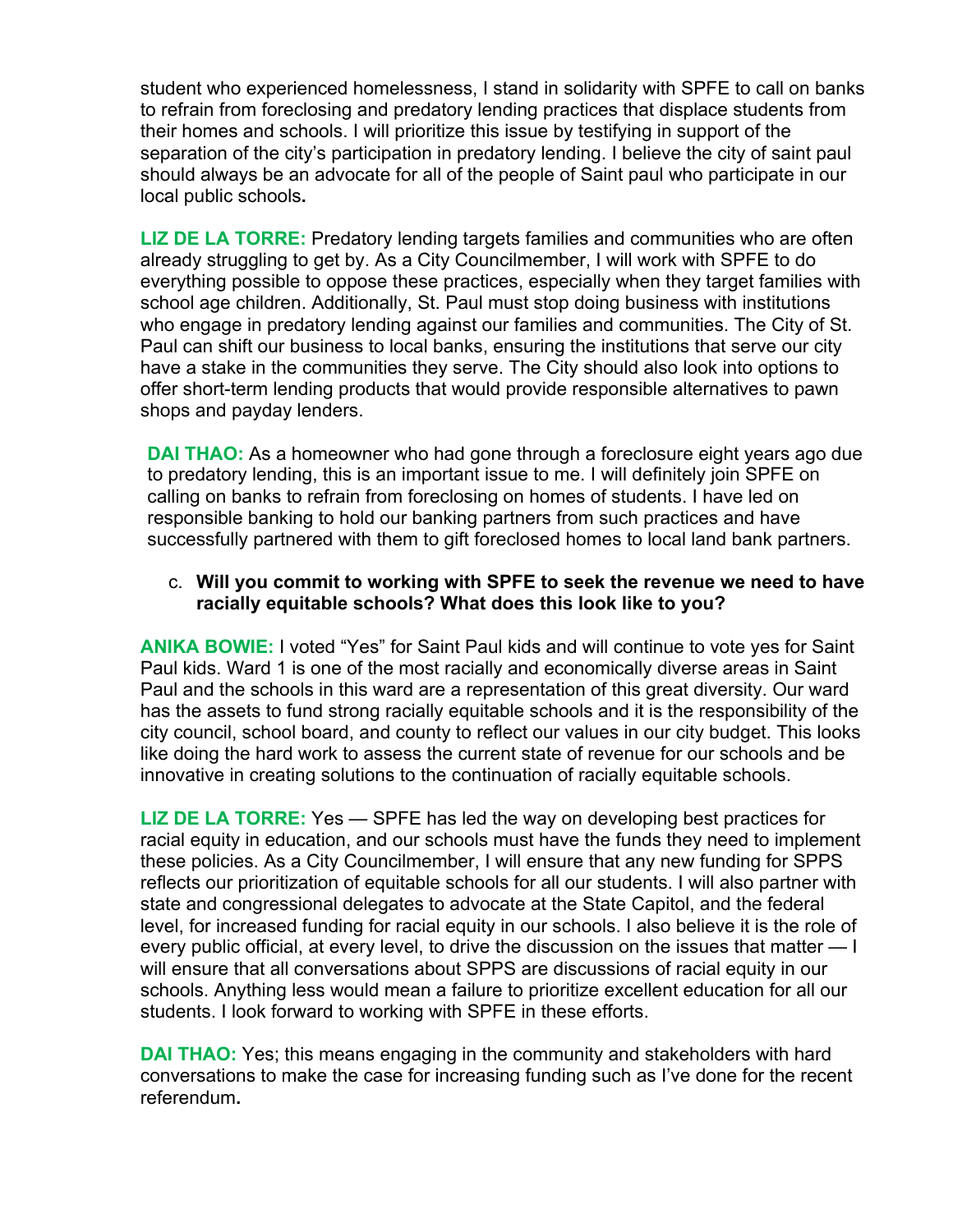8. Traditionally the city of Saint Paul and SPPS have had an arms' length relationship. Each has their own budget, and sphere of influence. However, the actions a city takes impacts the daily lives of students and educators, and the desire to be near quality, local, public schools is often a primary factor in how families decide where to live.

### a. **How will you seek out educator and student voice in your decision-making process? What steps will you take to invite SPFE in as a stakeholder? How will you share information with SPFE, parents and students?**

**ANIKA BOWIE:** As a former educator and facilitator of SPPS district trainings, I will seek out the voices of the people who I are in proximity of the issue at stake. I am fully accessible the community at large and have a strong background in elevating marginalized voices in places of power. As an organizer for Restore the Vote Minnesota coalition, a state-wide collaboration effort, I understand the importance of being in consistent communication with stakeholders and plan to build a relationship with SPFE as a stakeholder by managing time to meet and discuss political strategy for the improvement of quality public education. I plan to connect stakeholders with my staff to coordinator steps to best support decision-making. There are privacy practices and confidentiality policy that will regulate how I can share information with SPFE, parents, and students. Transparency and communication is key to a productive partnership therefore I will utilize several communications mechanisms to engage our partners such as online, social media, mailers and district council communications.

**LIZ DE LA TORRE:** In the early days of my campaign, I have worked hard to build connections with SPFE leaders, teachers, and parents, to gain a better insight into the state of SPPS and the challenges we face. I have greatly appreciated this perspective and insight on the campaign trail and know this expertise from those on the frontlines will be essential to crafting effective public education policy on the City Council.

As a Ramsey County Public Health Advocate, I spend my days helping connect individual experience with system-based expertise and opportunity, and I will continue that work on the City Council. I will facilitate proactive discussions to engage parents, teachers, and students in the critical issues impacting our schools, to ensure all voices are heard as we strive to serve all of our students equitably

**DAI THAO:** I meet with parent groups and educators regularly and will co-create places where we can gather to share and discuss policies that impact St. Paul families.

# b. **Where do you see opportunities for city and the school district to partner? How will you invite input from SPFE, parents and students on what those partnerships look like?**

**ANIKA BOWIE:** I am onboard with the initiatives and partnerships that the previous Mayor Coleman and current Mayor Carter implemented such as Saint Paul Promise Neighborhood. I see opportunities in bridging the resources of our public libraries and community recreation centers to our local public schools. Based on my experience in lobbying at the State Capitol, I see opportunities for both the district and city to work together on legislation that impacts teachers, parents, and students. I will continue to utilize my strength in organizing stakeholders to be engage in our work towards quality education and racially equitable schools.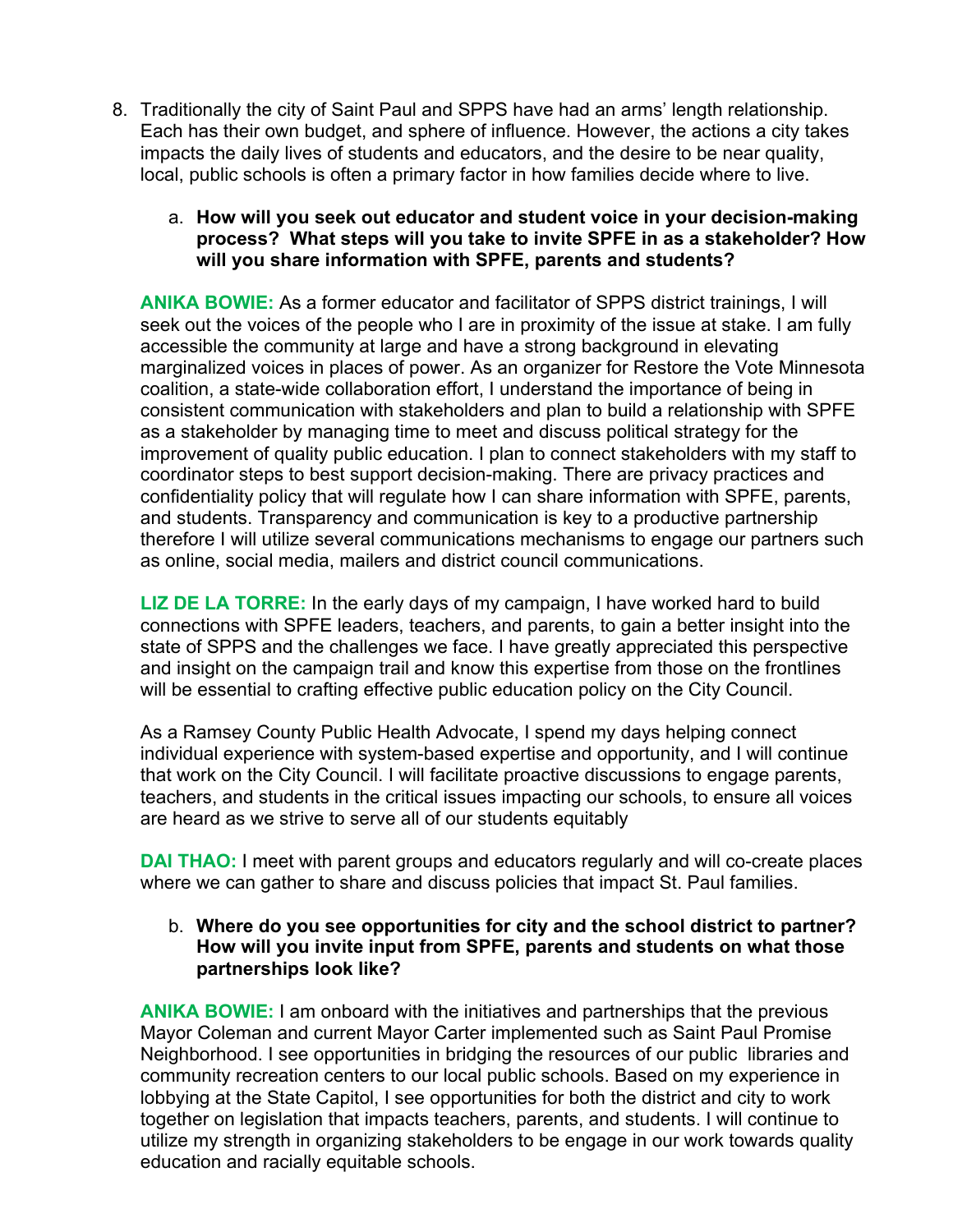**LIZ DE LA TORRE:** I am running for City Council because I believe city services need to work better for the people they serve. That's the work I do at Ramsey County, and it's the drive I will bring to the City of Saint Paul. The city and school district must partner more closely in considering how school services interact with the broader social fabric of our city. Playgrounds, recreational programming, meal services, child care options, adult education opportunities, community gatherings — far more than just learning for students of a certain age during certain times, schools make up a core piece of our community. By partnering more closely between the city and the district — along with SPFE, parents, and students — we can ensure these services are delivered in a racially equitable way that does the most good for our children and families. Strong schools support strong students, strong families, strong communities, and a strong city.

**DAI THAO:** I believe that there are many opportunities for us to partner especially when we have large community input sessions about the City's budget and priorities.

9. In 2018, SPFE joined our institutional partners in calling for elected officials to engage in co-governance and people-centered democracy. As a practice, this means engaging with your partners in all areas of public work, a willingness to be held accountable to promises, and on-going, open communication.

# a. **What do the terms co-governance and people-centered democracy mean to you?**

**ANIKA BOWIE:** The term defines a leadership style that is rooted in inclusivity and collaboration of all people. It also means to be accessible, approachable, and responsible to the people I serve of Saint Paul. People-centered democracy is an aspiration that I strive to help the city council reach. I will commit to reaching a peoplecentered democracy by displaying a model of strong government and community relations grounded in access to public education.

**LIZ DE LA TORRE:** I believe strongly that the best decisions are made through discussion and collaboration. Throughout my career, I've been intentional about working in diverse teams to create real, meaningful change. To me, co-governance is centered in the principle that we work better together. No one should hold power; rather, elected officials should create space to empower and uplift the voices of their constituents.

The other critical component of co-governance is accountability. I believe all elected officials, especially incumbents, should be judged on two primary points: their record, including promises kept and results delivered; and, on whether they shared power broadly, or hoarded it. I am eager to be held accountable to my commitments — in action, and in values — as Ward 1's Councilmember.

**DAI THAO:** To me co-governance means accountable, transparency and governing with the people, and have the people (especially underrepresented people of color and women) at the table coming up with solutions but are also responsible of implementing such policy initiatives. People-centered democracy to me is politics, policy, and democratic processes and systems that is centered and driven by people and not corporations.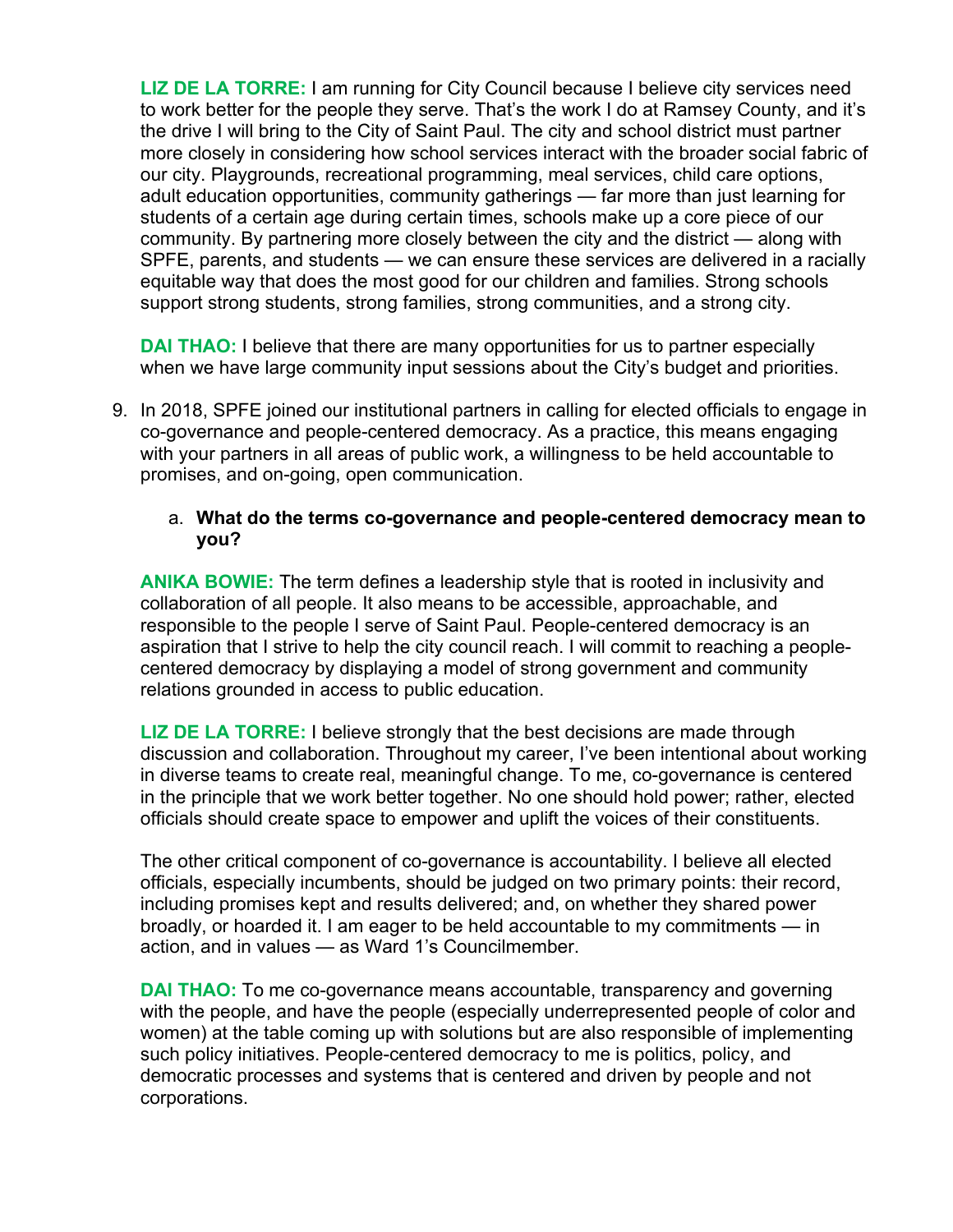# b. **What groups and individuals will you look to for guidance?**

**ANIKA BOWIE:** I look to Mayor Carter, Commissioner Carter, and Representative Rena Moran to help guide me as an elected officials endorsed by SPFE to continue being a public education champion. I look forward to working with several youth-led groups and advocacy organizations to help guide good policy and practices that works for all of us. The most productive way to best support my role as a city council mem future fellow council members.

**LIZ DE LA TORRE:** I will seek the advice and guidance of my many mentors in public service, including my brothers and sisters in labor. In all matters, I will seek the perspectives of those who will be most affected by a decision. This means that, in matters where our schools are concerned, my first call will be to educators and parents.

**DAI THAO:** I have always and I will continue to look to SPFE, community members, and allies for guidance.

# c. **What steps will you take to make sure decisions are made with communities, instead of for communities?**

**ANIKA BOWIE:** I will take the steps to be accessible, involved, and informed by community. These steps will be taken in collaboration with community who are committed to change that works for all of us. These steps must be considerate of people of all social economic and cultural backgrounds and be adaptive to a variety of demographics. I will commit my steps to engaging communities that have been marginalized or left out of decision making spaces due to systematic barriers. With my staff I plan to continue to being a voice in my community.

**LIZ DE LA TORRE:** I have always believed that the best outcomes come from participatory organizing. I am committed to creating a welcoming, transparent, and inclusive space for everyone in Ward 1.

As a city councilmember, I will convene stakeholders and form diverse coalitions to get people working together, even if they don't agree on everything; and I won't just wait in the office for problems to come to me. I'll spend time in our communities – especially ones that are different than my own – to make sure all our neighbors have equal access to their councilmember.

As an advocate, I believe in holding elected officials accountable. I'll invite neighbors to collaborate on crafting policy to advance the goals we all share, and I'll expect them to hold me accountable when I do not meet their expectations.

When we govern together, we can begin to fundamentally transform our broken system.

**DAI THAO:** As an experienced Councilmember and a community organizer, I make my decisions carefully based on community input, data and research, listening to allies and stakeholders. I take my time to analyze each decision and calculate any unintended outcomes and what measures needs to be implemented to mitigate unforeseen problems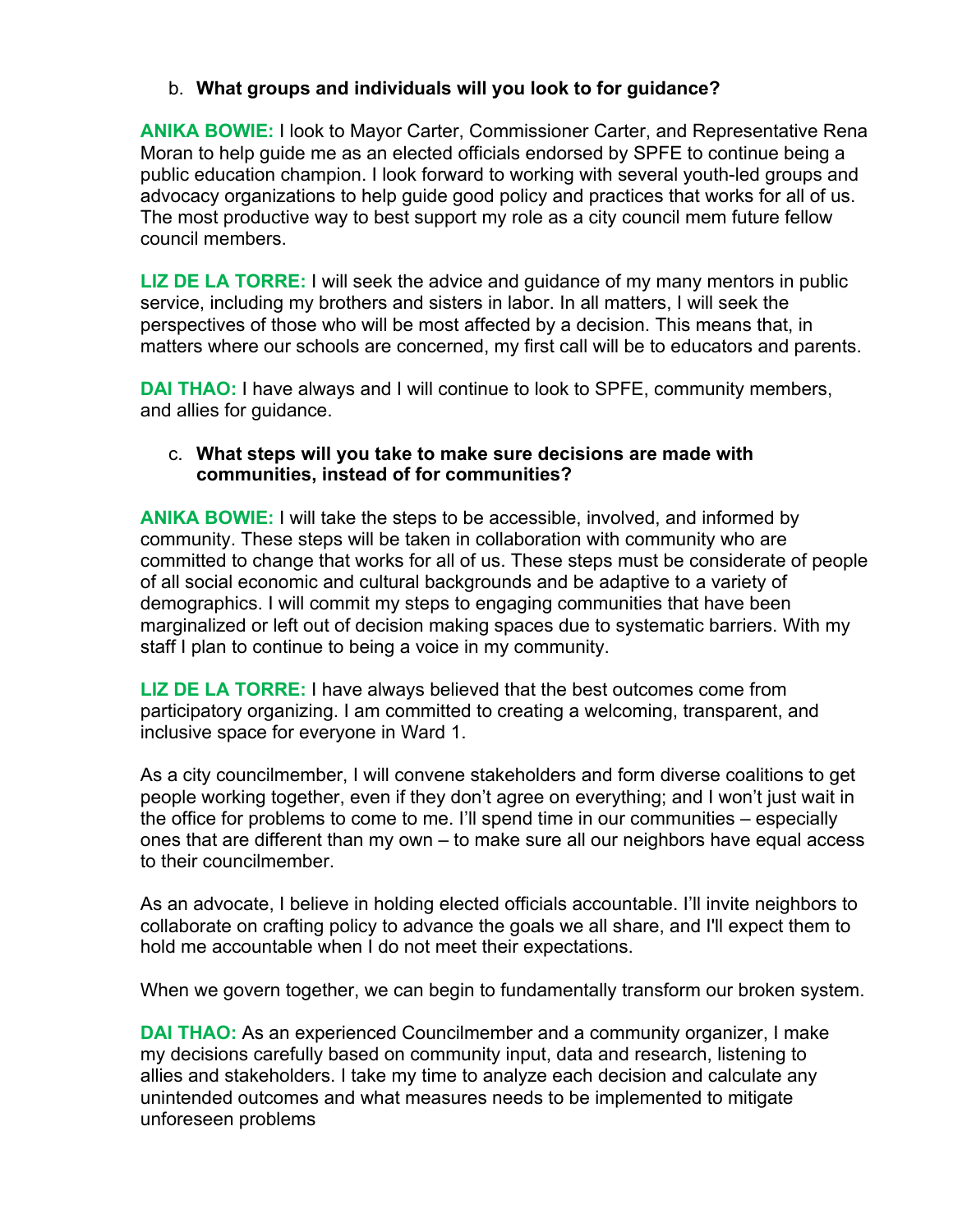# d. **How will you separate your accountability to the public good you're your personal feelings?**

**ANIKA BOWIE:** I am running to serve the people of Saint Paul. I am a community cultivated leader who has experience serving the public good of the community out front and in board rooms. My accountability to the public good will maintain a more collaborative city that works together to serve the community. My platform and values will best serve our vision for the future more than my personal feelings. I am strategic and have the temperament to work with all people to reach a collective goals.

**LIZ DE LA TORRE:** Existing in the world as a woman, a Latina, and the daughter of undocumented immigrants meant that, from a young age, I had to fight for the dignity and respect others received without question. This early experience with inequality led me to devote my career to ensuring that others didn't suffer the same experience.

My motivation toward this work is personal, but my policy positions are not. Too many of us are trapped by a system rigged to benefit a privileged few, and we cannot hope to overcome this system without building the power and agency of our friends and neighbors. This goal is much bigger than any one person and requires ego to take a back seat so the collective "we" can thrive. I'm committed to building power with my neighbors as Councilmember.

**DAI THAO:** Lived experiences are important in policy making for the public good, but it shouldn't be the only driving force. As an experienced Councilmember I rely on thorough research, data, community inputs, understanding of the laws and city regulations to fully analyze a policy decision for the public good. These skills and experiences allows me to confidently champion bold and progressive outcomes.

### 10.**What specific steps will you take to protect the right of workers – especially public sector workers – to bargain collectively? How will you encourage all workers to be part of a union, should they choose to?**

**ANIKA BOWIE:** I will take the steps to build relationships with union workers and be engaged in the union's public policy. I am a strong supporter of unions and have family members who were proud union members and laborers. I can encourage all workers to be part of a union that work hard to protect their rights. As Vice President of NAACP, I advocated for the protection of rights of all people who face discrimination and intend on carrying my commitment to advocating for workers rights and civil liberties.

**LIZ DE LA TORRE:** As the daughter of a union member, and a union member myself (AFSCME Local 8), the fundamental right to organize is personal to me. I recently worked with my union to secure nearly \$20,000 in back pay.

I won't just talk about solidarity with labor -- I will be out on the strike line with Saint Paul workers whenever they are fighting to form a union, secure a fair wage, or increase wages, or improve working conditions. I will support prevailing wages and PLAs for all projects done in Saint Paul. I'll also write accountability provisions in projects that receive public funding, so the agreement can be nullified if employers don't keep their promises to workers and the community.